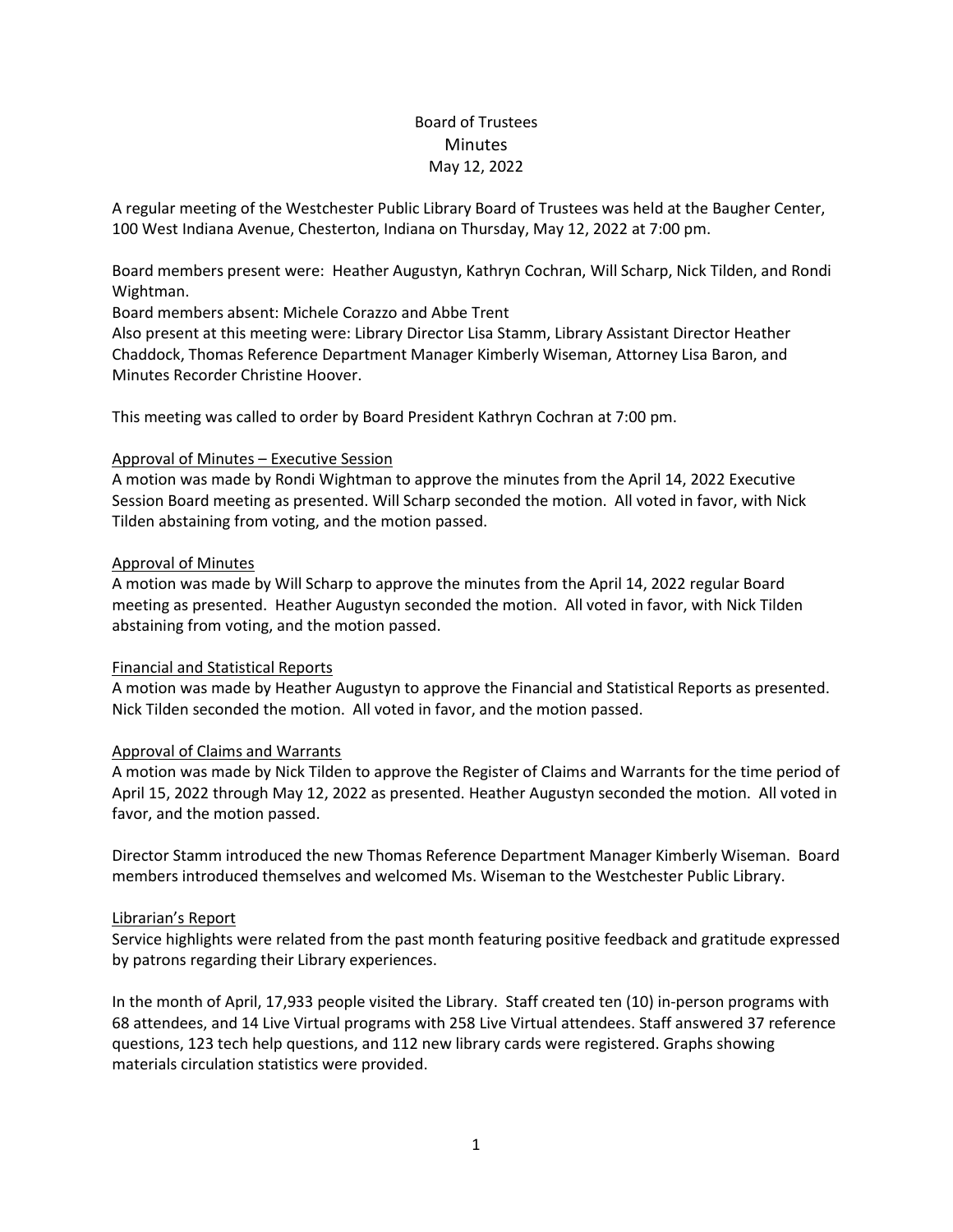The Friends of the Library recently held a Technology Sale and netted \$870. This sale was a good way for the Library to dispose of technology items that are near or at their years-of-life span while helping those in the community who may not have the means to purchase brand new technology.

Delta Theta Tau made a donation of \$150 to the Library. The Flora Richardson Foundation made a donation of \$2,000 as thanks to the Museum for housing the Flora Richardson collection. This donation will fund the purchase of a used, high-end digital camera that can handle the digitization of large-format items and large books.

In April, three \$250,000 LIRF CDs and one \$250,000 Rainy Day CD matured and were reinvested by Horizon Trust & Investment Management into two-year US Treasury Bonds at an interest rate of 2.5% each.

Director Stamm participated on a Duneland School Corporation (DSC) panel to interview candidates for DSC Teacher of the Year awards. While every candidate was strong, the panel was unanimous in choosing Becky Holmen as the Elementary Teacher of the Year.

Director Stamm outlined to the Board issues that have been coming up in libraries all over the country in which some individuals and groups aim to censor materials in school and public libraries. Recently, a local patron wrote a note of complaint about a children's book in the Library's collection that had a male gay couple as protagonists. This patron declined to be contacted. Director Stamm evaluated the material and it will remain in the collection. Staff understand that, in the case of a comment such as this, they are to listen to the patron in a calm and professional manner, they are not to offer any personal opinions, and they are to offer the patron a copy of the WPL Collection Development Policy. They should explain that the Library has trained professionals doing reasoned, inclusive, and balanced collection development for the whole community which includes many different people and viewpoints.

Director Stamm advised that there is something called a First Amendment "audit", and its definition by the Indiana State Library legal department was provided for the Board. It involves individuals who enter public facilities while videorecording the settings and people in it. Individuals that target public facilities contend they are testing the degree to which their First Amendment rights are recognized in particular settings. These videos are typically posted to social media either live or after the fact. Auditors contend they are simply exercising their constitutional rights and educating others about them; others contend that auditors simply want to get clicks, followers, and viewers.

Staff have been told that it is permissible for someone to come into the Library and record or livestream staff and patrons without consent, but it is not permissible for someone to violate any Library policy including but not limited to what is outlined in the WPL Unacceptable Behavior Policy, nor invade the privacy of other patrons' viewing or reading selections, nor prevent or disrupt patrons from using the Library, nor prevent staff from doing their jobs, nor go into staff-only areas, nor film or take pictures in restrooms.

Library Managers and staff have been advised how to respond to First Amendment audits. They should remain professional, answer questions, and help these patrons as they do for any other patron visiting the Library. Staff were also instructed how to handle the situation of another patron expressing concern or becoming upset about the videorecording. While staff can express their understanding for the patron's concern, they are to let the patron know that the best course of action is to not engage with the videorecorder and continue using the Library as usual.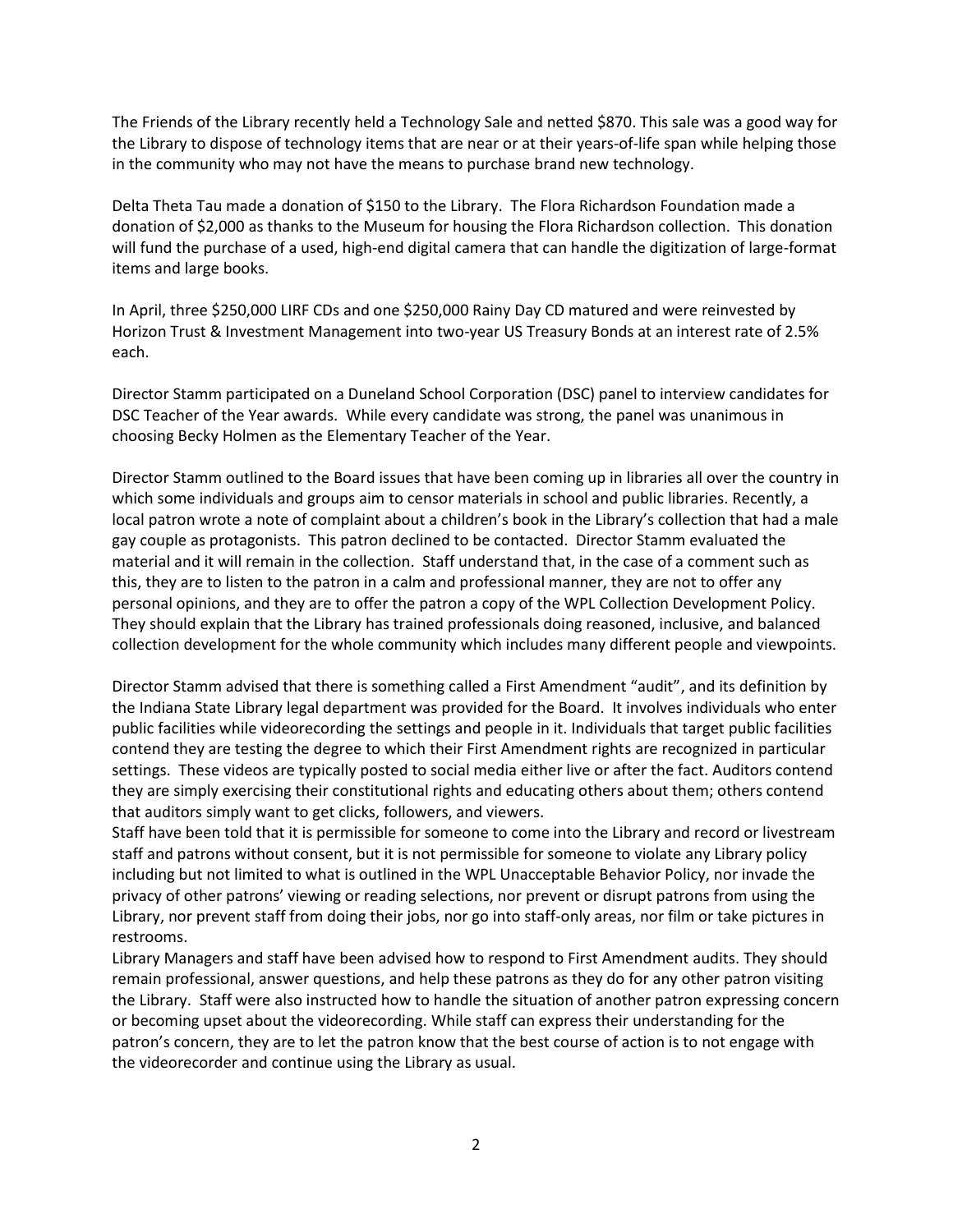Managers and their staff have conducted role-playing scenarios regarding the topics of recordings and materials complaints so they are able to assist, address, and serve any patrons who may want to express concern about materials or who may be present if an "audit" occurs.

The Library turns 50 this year, and in August there will be a birthday celebration with month-long activities and prizes.

The Baugher Center and Emily Peterson meeting rooms will be reopening to the public beginning in June. This information has been noted on the Library website meeting room page and promoted in the newsletter. Rotary and Kiwanis have been notified, and they and other interested groups may now complete and submit an application for the review and booking process. Library use of these meeting rooms takes precedence, and not all requests will be able to be reserved.

The Plexiglas shields installed during the shutdown will be left in place for now since these shields prohibit large respiratory droplets from moving between people on either side, and they are unobtrusive and do not interrupt airflow.

Staff changes for the month include the hiring of Thomas Reference Department Manager Kimberly Wiseman, part-time Clerks Rachel Beard and Matthew Schott, and part-time Cleaner Richard Gaines. Staff separated this month were Thomas Reference Department Manager Colleen Good, and part-time Clerk Valerie Russell.

## Old Business Thomas Doors

Last month, it was reported that the exterior double-door replacement at Thomas was incomplete due to one bowed section of steel framework on the building. A special order and subsequent installation of a custom section of steel solved the issue, and the doors now operate, close and lock smoothly. This last part of the project was completed by Kleckner Interior Systems on April 20.

#### Thomas HVAC

The Library will not request a waiver for permits from the Town of Chesterton. The Library will pay the approximate permit fees of \$1,800 to support the town.

#### Dune Acres

Director Stamm researched stipulations surrounding the sale of land and learned from a State Board of Account (SBOA) directive that a library board may sell, exchange, or otherwise dispose of real property and personal property no longer needed for library purposes. If the Library sells a gift, including a piece of land, proceeds from the sale would go into the Unrestricted Gift Fund. The Library may donate a gift with monetary value to another nonprofit entity. Library Attorney Lisa Baron was asked further questions from last month's Board meeting, and she composed a memo answering these and other questions. A copy of this memo was provided to the Board.

The Board held a discussion on this matter. Director Stamm read a letter from the attorney overseeing the warranty deed of the Dunes Acres property that stated: "We hope this property, or the funds that can be procured by its sale, will be of benefit to the Library." Heather Augustyn stated that, in keeping with the original owner's intent in giving this parcel to the Library, the only benefit to the Library would be to sell the parcel and put the funds in the Library's Unrestricted Gift Fund. A representative of the Shirley Heinz Foundation was contacted regarding the possibility of the Library donating the property to this Foundation. Their reply was that they were not interested in this property. The Town of Dune Acres has not replied to any further correspondence from Director Stamm.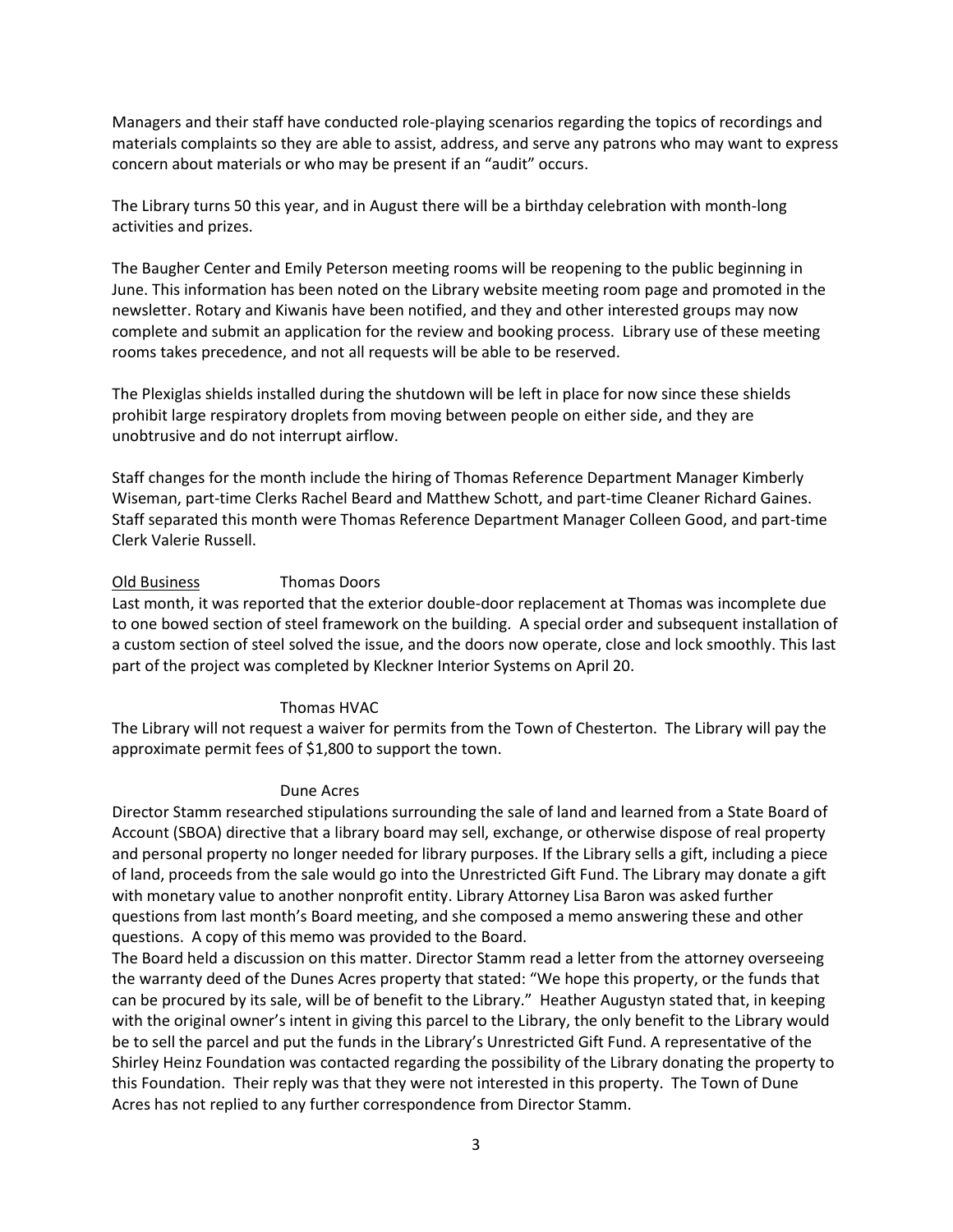The Board decided to table a decision on this issue until the rest of the Board is in attendance.

## Museum Assessment

At the April 2022 Board meeting, the Board voted that the Library purchase the Brown Mansion. The formal assessment by Kil Architecture and estimated repair costs would be \$192,115. In late April, Director Stamm met with DSC Superintendent Chip Pettit and DSC Board President Tom Schnabel to explore options surrounding a potential sale. DSC was provided with the full assessment by Kil Architecture, along with the assessment invoice of \$10,711.14 that was paid for by the Library.

Mr. Pettit expressed that DSC would like to keep the green space to the east and west of the Museum; and if the area and old DSC gymnasium is built into mixed-use space, there may be new driveways installed. Director Stamm advised that the Library would be fine with the continued shared use of the half-loop driveway and preserving the traffic flow of DSC busses, but if at some far-off point, the surrounding area is built up, the Library would be interested in it being separated as a matter of safety.

Director Stamm proposed the Library purchase the Brown Mansion from DSC for \$1, thereby assuming all maintenance, financial, and other responsibilities. Mr. Pettit said his next steps will be to have DSC's attorney look into legal requirements for such a sale. This may take a few months to work out details and apprise their Board. Both Director Stamm and Mr. Pettit felt that this was acceptable, because the current modified lease (at half the monthly rate) ends on December 31, allowing plenty of time.

Following the meeting with DSC, Director Stamm met with Library Museum Curator and they gave additional thought to the actual, present-day use of the driveway by DSC including snow plowing. Several questions were raised, and these question were sent via email to Mr. Pettit and provided to the Board. Mr. Pettit's response to the questions raised was to suggest that the Library and DSC start thinking about creating a separate, segregated lot used solely by the Library. Director Stamm answered that the mansion and its existing one-way circle drive and parking lot is perfect for the Library's use and that the close proximity of the parking lot to the house is ideal especially if patrons have mobility issues. Other suggestions were given regarding this shared driveway and parking lot, and another meeting is set up with Mr. Pettit to discuss in person.

Director Stamm and Mr. Pettit again met, and Mr. Pettit posed the question of the Library entering into a 100-year lease for \$1 with DSC, and DSC retaining control over the site overall since they are not sure what is going to happen in the future to the middle school building. WPL would assume the responsibilities of property maintenance. DSC would look at a way to cut off traffic around the Museum. Mr. Pettit will come up with one to three options to discuss with the DSC attorney, and then he can bring these options to the DSC Board. These options would then be discussed with WPL.

The Board discussed this matter and raised the question of what if the new owner of the current middle school property wants the Brown Mansion property if it is under a lease? Attorney Baron talked of the perils of a lease and what provisions would be allowable and potentially unenforceable without legal ramifications. Rondi Wightman asked if it would be possible to move the Brown Mansion to existing Library property. It was generally agreed this would be an extremely costly project and a risky venture to move this structure. Generally, the Board felt that purchasing the Brown Mansion would be the more desirable option.